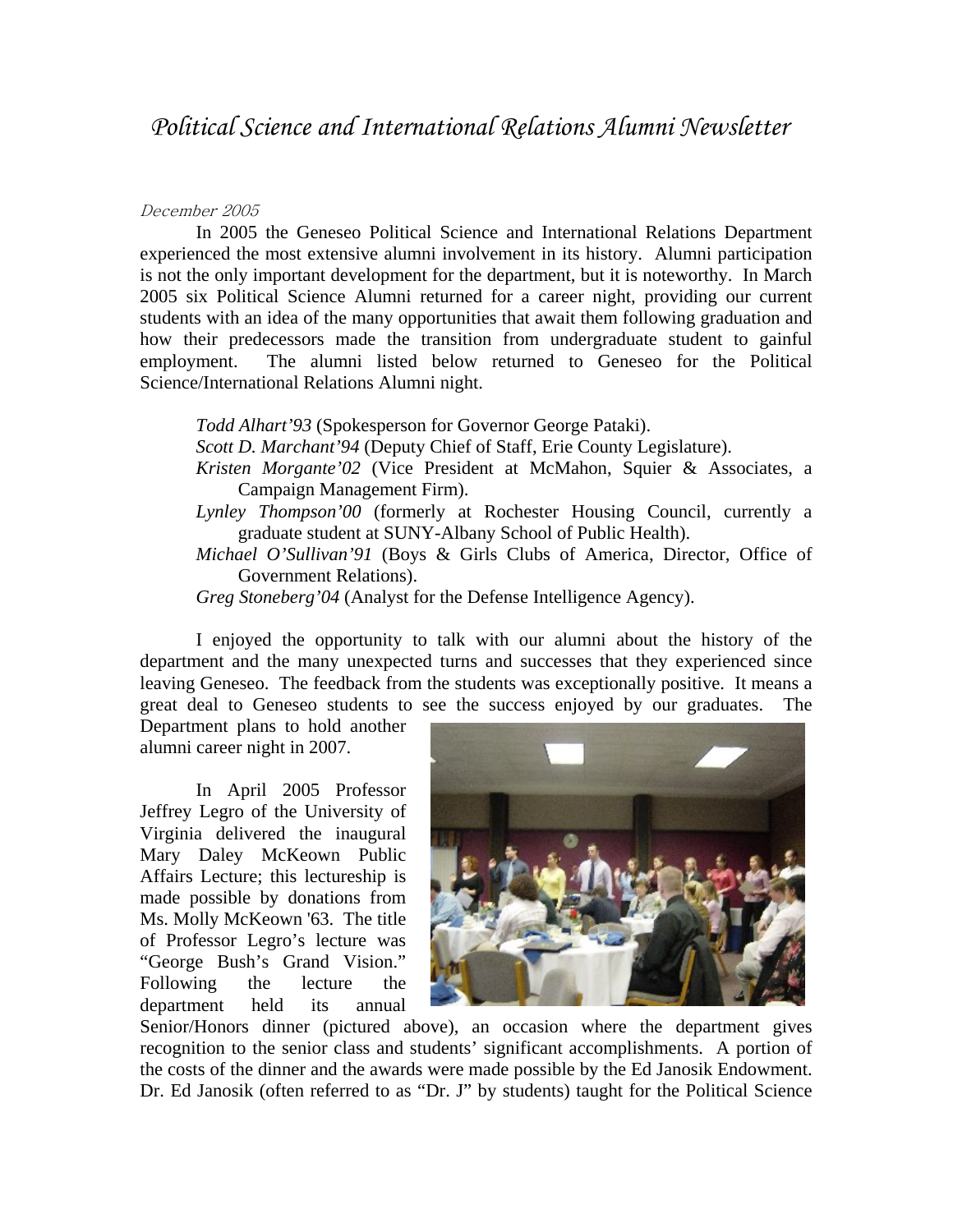Department for eighteen years. The Ed Janosik Endowment has been supported by contributions from alumni that were matched by Dr. Janosik. Many alumni contributions were accompanied by moving stories about the impact of Dr. Janosik on their lives. The stories were some of the most inspiring testimonials I have ever read about a Professor.

All Professors would treasure knowing they made such contributions to their students' lives. The department is most grateful to those who contributed to this endowment.

On October  $24<sup>th</sup>$  and  $25<sup>th</sup>$  David Cohen'77 returned to Geneseo to talk about his work as a prosecutor of War Crimes in Sierra Leonne. David is currently Chief of Legal Operations, Special Court for Sierra Leone in Freetown, Sierra Leone



(overseeing the Office of the Prosecutor). During his visit to Geneseo David met with students to discuss careers in law and international relations (pictured above), delivered a lecture to a class, and talked with the college community on the prosecution of war crimes in Africa. Attendance at the lecture was large.

Political Science Alum Jim Leary '75 kindly provided facilities at Akin, Gump for a reception in Washington D.C. for Geneseo Alumni on November 3rd. I had the opportunity to meet Political Science Alumni at this event. Pictured below from left to right are Pierce McManus '92, myself, John Becker '80, and Robert Zysk '94. We had



planned to hold a reception for Upstate Alumni prior to the annual Wadsworth lecture in late October. Due to unforeseen circumstances, the Wadsworth lecture may not occur until the fall of 2006. The department plans to hold a reception for alumni at that time.

 Change has occurred in the Department this year. Marilyn Klotz, a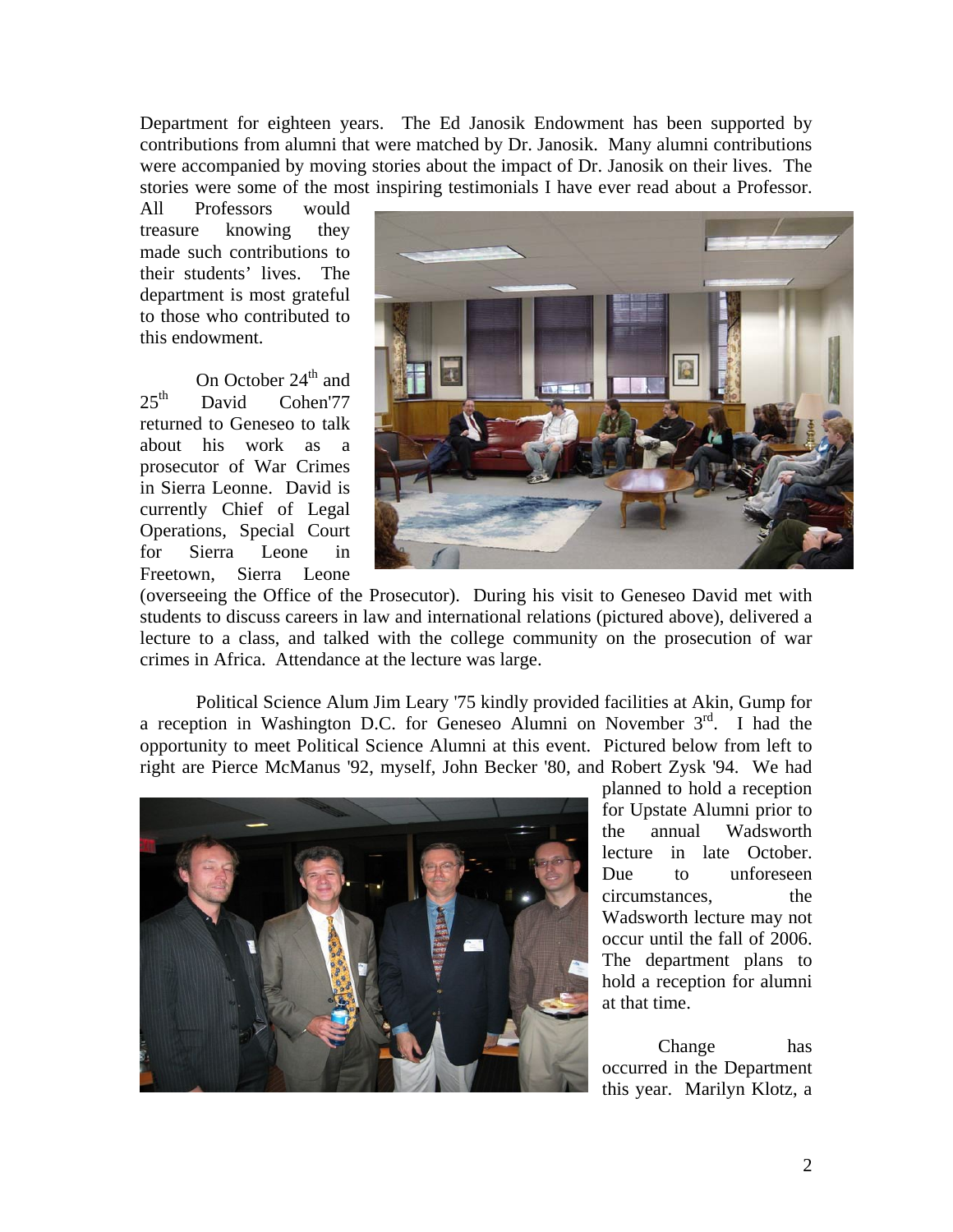specialist in American Politics and Public Policy, joined the department as an assistant professor. Professor Klotz previously worked for the Center for Governmental Research in Rochester, New York, and before that in the office of former Representative Richard Gephardt. Professor Klotz did her graduate work at Indiana University. This past May, Professor Koch taught a three week course on Political Parties and Democracy at the Royal Academy of Cambodia as a Senior Fulbright Specialist. Professor Deutsch and Professor Joe Fornieri '87 from Rochester Institute of Technology published a book on Abraham Lincoln. Ed Drachman is working on a book on immigration and was honored for his development of a mentoring program that matches Geneseo students with middle school and high school students in Rochester, New York. An exhibit honoring his work will remain in Milne Library for the rest of the academic year. Professor Goeckel plans to lead a study abroad program to Moscow again in June 2006; this past June Professor Goeckel represented the department in negotiations with Hacettepe University in Ankara, Turkey for dual-degree programs. Jeremy Grace received the Joseph O'Brian Award for Excellence in Part-Time teaching. Professor Karla Cunningham is on leave for the 2005- 2006 academic year. In her absence the department has been fortunate to have Marda Mutstapha from Northern Arizona University as a visiting instructor. Sue Federico continues to provide exemplary service to the department.

## Student Research Symposium



During this past year a number of students were recognized for their outstanding achievements. Jessica Premo received the Jesse Rodgers award for her work at Theresa House and for being an exceptional student in Political Science. Kelly McCarthy was recognized as an outstanding student in International Relations and for her attempts to broaden global horizons. Because of their outstanding academic performance, Sean Gavin and Lacy

Zoller were given awards to aid them in their pursuit of a law degree. Courtney Abrams and Angelo Valente received the Senior of the Year Award in Political Science. Phil Perrin and Chris LaVigne received the Ed Janosik Leadership Award for service in student government and the Legal Affairs Club, respectively.

 Finally, significant contributions were made by alumni who restricted their gifts to the Political Science and International Relations Department. This assistance improves the quality of the students' experience at Geneseo. Below is a list of alumni who designated their contributions to the Political Science and International Relations Department during the past 3 years. Some alumni graduated as recently as last May, others received their diploma some years ago. Some individuals contributed every year.

Michael Cairo'92 Jeffrey and Deborah Boyce'88